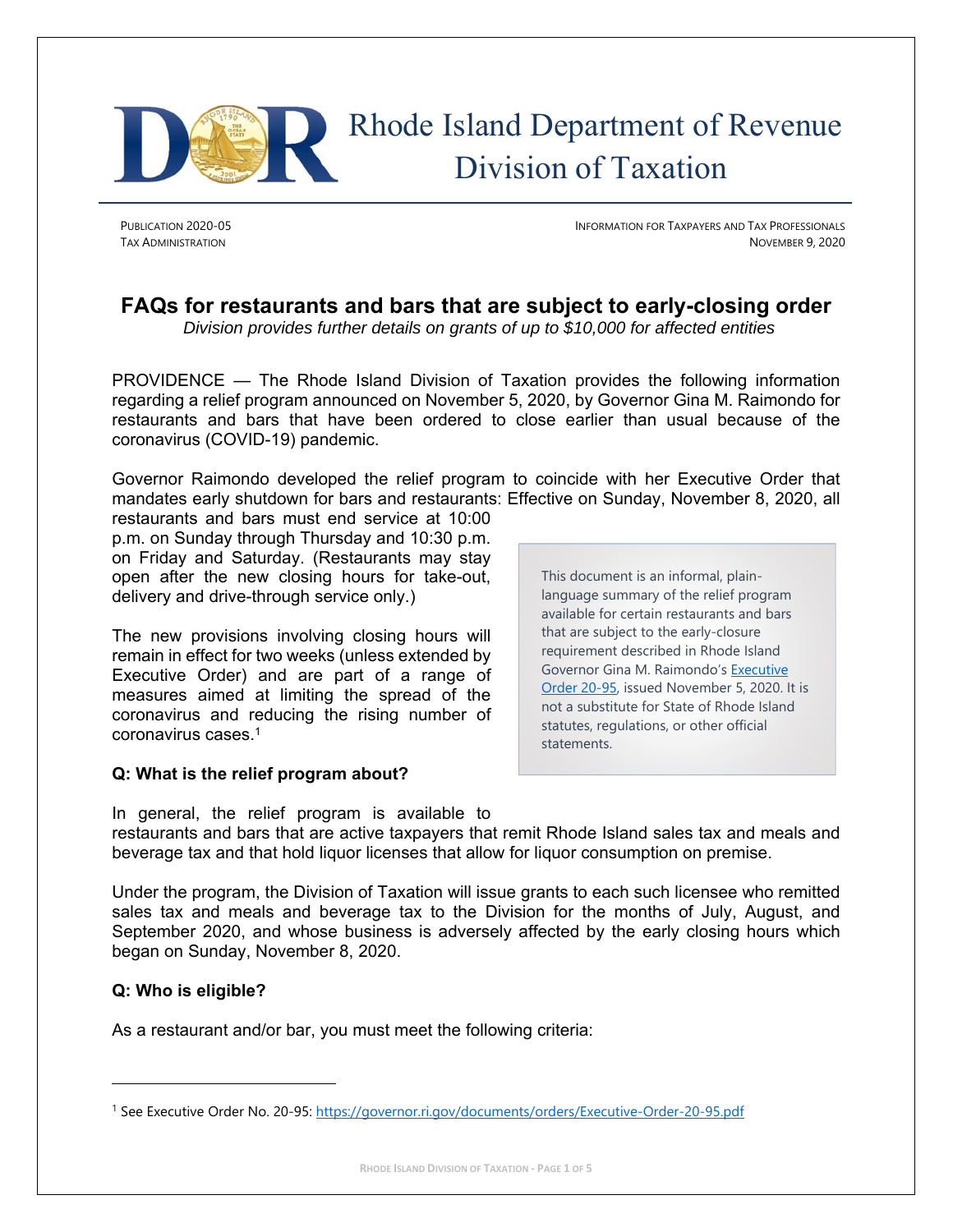- You must be registered with the Division of Taxation and have an active meals and beverage tax account;
- You must hold a liquor license (or BYOB license) that permits serving liquor on premise;
- You must have filed and paid sales tax and meals and beverage tax to the Division of Taxation for the months of July, August, and September 2020, and you must have a record of the payments that is quantifiable and verifiable; and
- You must have a demonstrated COVID-19 impact on your business, as a result of the early-closure requirement, that is quantifiable and verifiable.

#### **Q: If I have a restaurant and I don't meet the above eligibility requirements, is there help for me?**

Not through this program, but you can call (401) 521-HELP - the Commerce Corporation may have other programs.

#### **Q: Is the application form online or on paper?**

It is an online application.

#### **Q: How and when do I apply?**

The Division has created a webpage that includes information about the program, including a link to the online application form: http://www.tax.ri.gov/RIcares/. (See screenshot on this page.)



# **Q: How soon may I apply?**

Applications may be filed now.

#### **Q: What is the application deadline?**

The deadline for filing your application is Tuesday, December 15, 2020.

**RHODE ISLAND DIVISION OF TAXATION ‐ PAGE 2 OF 5**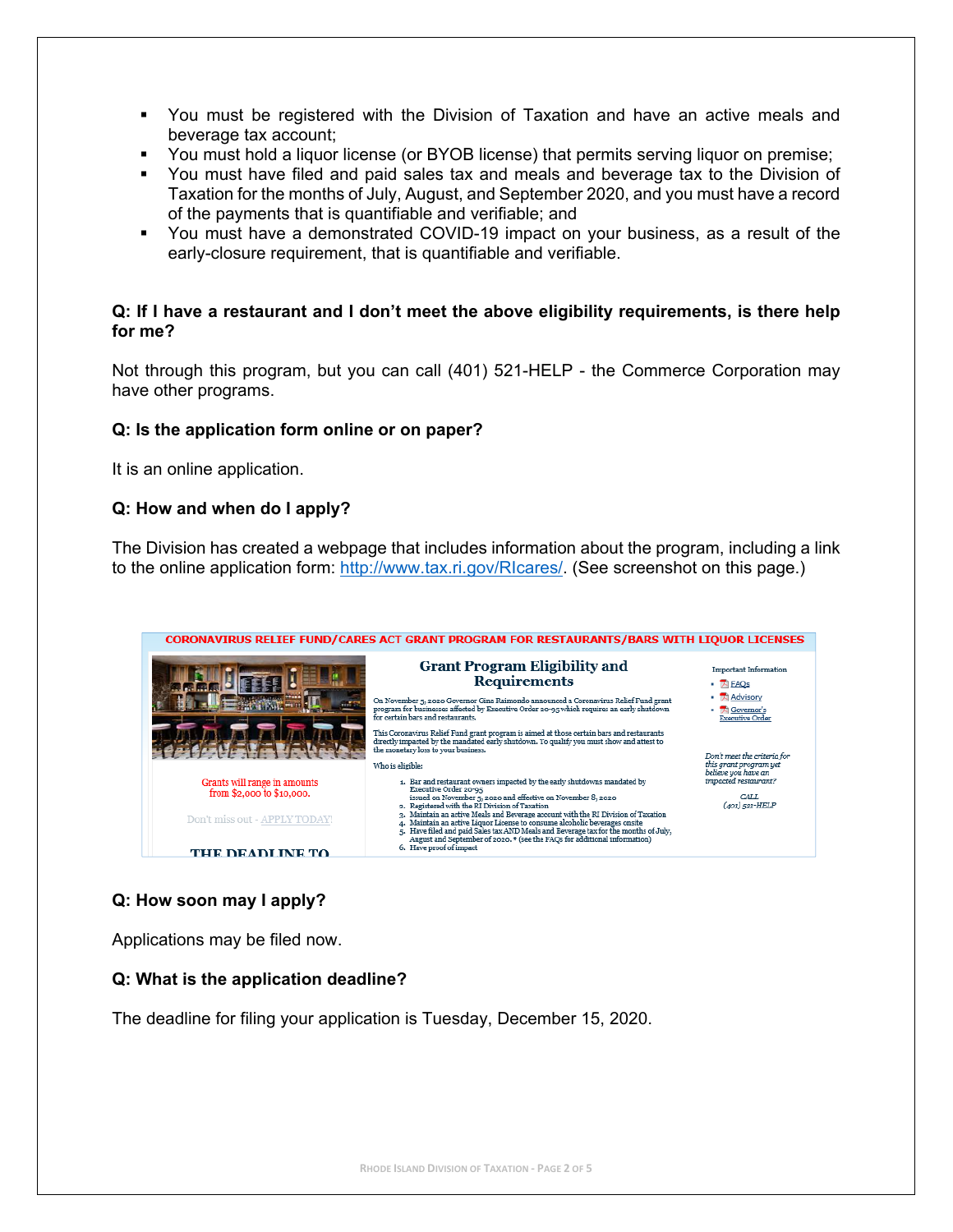# **Q: If I qualify for the grant, how much will I receive?**

Each such grant will range from a minimum of \$2,000 to a maximum of \$10,000. The grants are intended to help offset the loss in business as a result of the early-closure requirement, and must be used for payment or reimbursement of operating costs incurred between March 1, 2020, and December 20, 2020.

An applicant's grant is calculated to be seventy-five percent (75%) of the average sales tax and meals and beverage tax paid by the applicant for the months of July, August, and September of 2020. If that calculation is less than \$2,000, the grant will be \$2,000. If that calculation is more than \$10,000, the grant will be \$10,000.

#### **Q: When will the checks be mailed?**

Within two weeks from the date the application has been received (assuming that you have filed a complete and accurate application and you qualify for the grant). Please note that the grants will be issued only to viable businesses that must scale back their closing hours due to the COVID-19 pandemic in accordance with the Governor's Executive Order No. 20-95.

#### **Q: Where will my check be sent?**

It will be mailed to the address associated with your meals and beverage account.

#### **Q: How will I receive my grant?**

The Division will mail the grant in the same manner as it mails tax refunds; due to system requirements, your check will be labeled as a tax refund – but it is really a grant.

#### **Q: What information should I gather before I begin the application?**

- Your sales tax permit number;
- **•** Your liquor license number; and
- Your sales tax and meals and beverage tax filing information for the months of July, August, and September 2020.

For more information, please see below.

#### **Q: What types of information will I be asked for on the application?**

Among the information that you must provide on the application form:

- Your full business name;
- **•** Your federal employer identification number (FEIN);
- The address of your principal place of business;
- **•** Your mailing address (if different from above);
- Your sales tax permit number (enter only one, even if multiple locations);
- Your liquor license number (the one associated with the sales tax permit number above);
- Name and other information of the authorized individual who is completing the application;
- Confirmation of eligibility based on qualifications for the grant program;
- How much the business paid, in sales tax and meals and beverage tax, for the month of July 2020;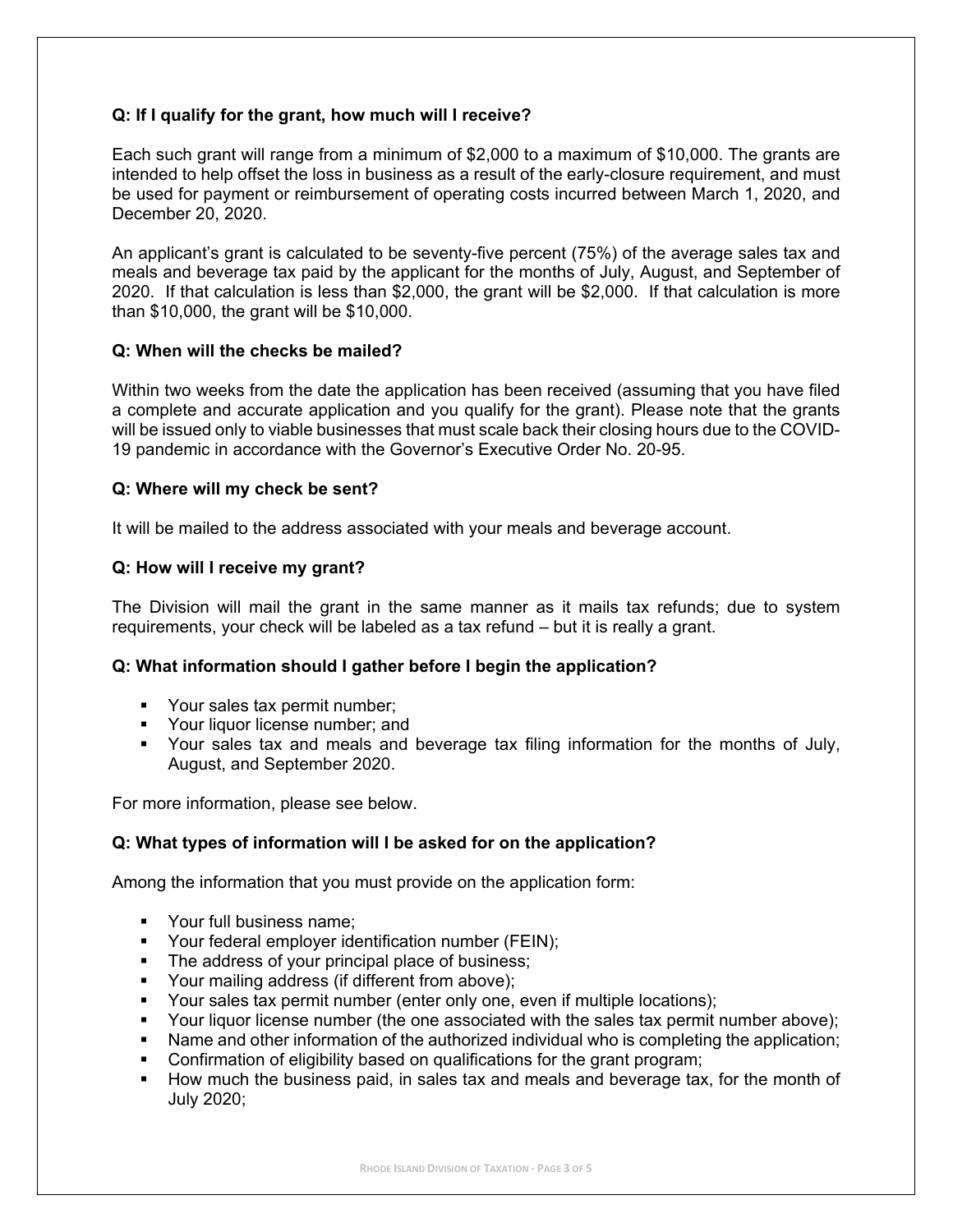- How much the business paid, in sales tax and meals and beverage tax, for the month of August 2020;
- How much the business paid, in sales tax and meals and beverage tax, for the month of September 2020;
- Acknowledgments regarding eligibility and qualifications for the grant program; and
- Attestations as to eligibility requirements and authorizations necessary to receive a grant.

Please see the application form for more details.

#### **Q: In the application, shall I attest as to the adverse impact the pandemic has had on my business so far this year, or to the impact that the new early-closure requirement is having on my business?**

In her written announcement about the new closing hours, Governor Raimondo said the following:

"These businesses will need to attest that they were affected by this early closure, and then they can expect their grant from the Division of Taxation within 30 days. We know these grants might not make up for what has been an extraordinarily difficult time, but we hope it will help as we make another round of temporary sacrifices to stop the second wave."

#### **Q: So, if I file my application now, I should include not only the actual adverse financial impact that the early-closure requirement has had on my business since November 8, 2020, but also an estimate of the adverse financial impact that the early-closure requirement will have on my business for the remaining days that the early-closure requirement is in effect?**

The grant is intended to offset business losses associated with the early-closure requirement and you must report that you have experienced business interruption and revenue loss as a result of the Executive Order No. 20-95 and attest to the same as a result of the ongoing COVID-19 public health emergency.

#### **Q: The application asks for my federal employer identification number (FEIN). What if I don't have one?**

If you don't have a federal employer identification number (FEIN), contact the Division of Taxation at (401) 574-8484 to obtain your entity-level identification number to include on your application.

#### **Q: I have multiple locations. Do I need to submit multiple applications?**

No. Each taxpayer, regardless of the number of entities, only needs to file one application and is eligible for one grant up to \$10,000. Tax payments at all business locations will be included in the calculation of the grant.

#### **Q: I don't have a liquor license number. What should I enter on the application form?**

If you do not have a liquor license that allows for liquor consumption on the premise, then you do not qualify for the grant program. If you have a liquor license and need your liquor license number, you should contact the issuer of the license to obtain that information.